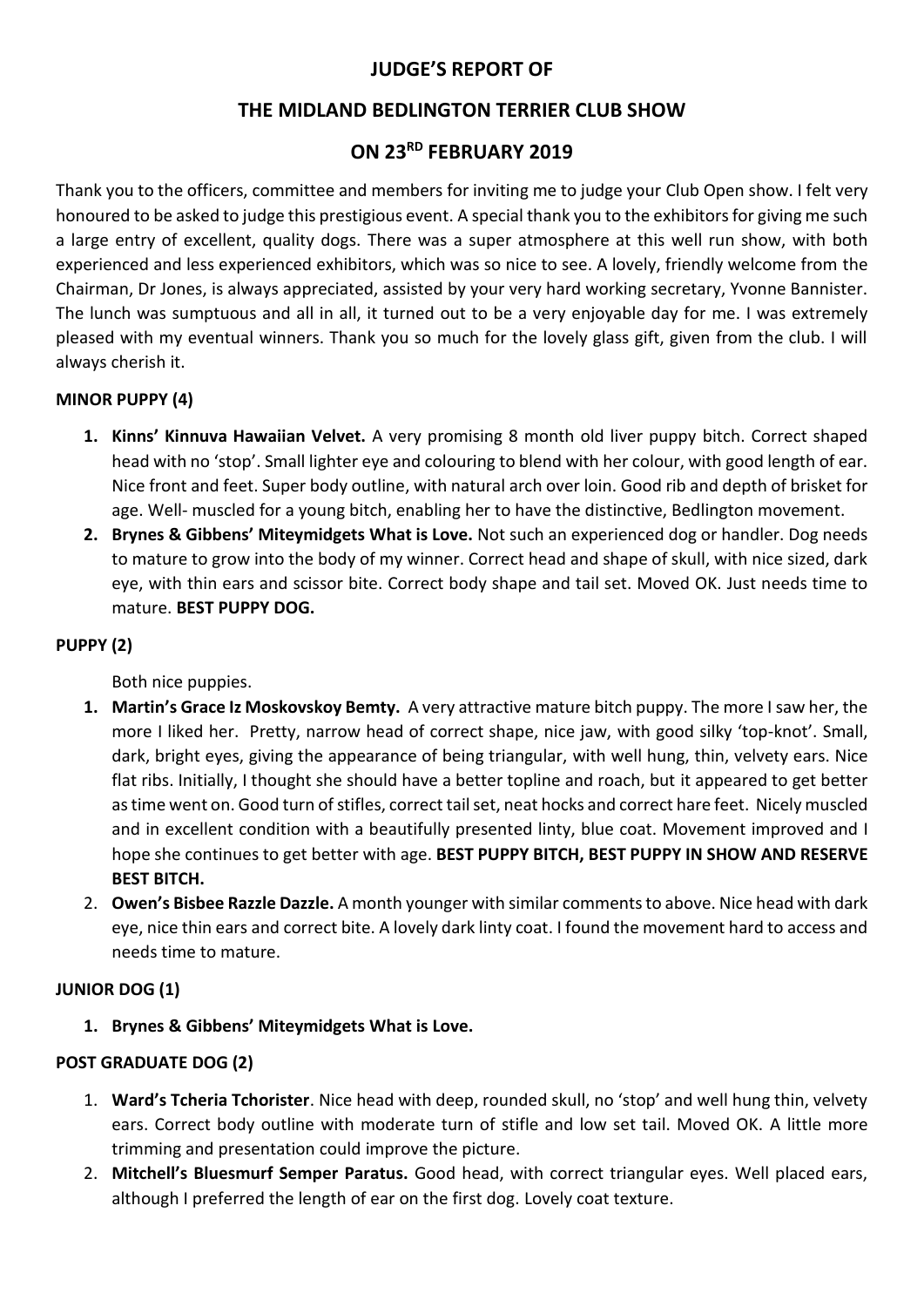## **LIMIT DOG (2)**

- **1. Kinns' Kinnuva Dark Sleekster.** Nicely shaped head with profusion of silky topknot and no 'stop'. Well hung, velvety, thin ears, good muzzle and jaw. Good depth of chest and brisket with straight forelegs and hare feet. Good neck to shoulder with slight rise over the loin with tuck up of underline, muscular hindquarters with good turn of stifle and straight hocks. Moved out with good action producing good side gait, but tail carriage a little high and back movement a bit close. Beautifully coated with well presented linty texture.
- 2. **Hewitt-Taylor's Mollora Red Kite for Tobanie.** Good head and ears with strong neck. Straight forelegs, good body shape and roach over loin. Nice tail set and carriage, with moderate turn of stifle. In good condition and muscled. Would have preferred different front movement.

## **OPEN DOG (4)**

An excellent class, as I would expect.

- **1. Butler's Yarbach Federers Final.** A super, mature, well balanced, correct sized dog. Presented in excellent condition, both in coat and body. A credit to his owner and handler. Super shaped head, narrow skull covered with the correct amount of silky 'top-knot' and no 'stop'. Small, bright triangular appearing eyes and thin, velvety ears. Long neck blending into good shoulders. Excellent front, with deep chest and flat ribs. Muscular body with natural arch over loin. Well set tail of moderate length. Moderate turn of stifle, giving him a wonderful distinct Bedlington action. Presented in super linty coat. I was very pleased to award him **BEST DOG AND BEST IN SHOW.**
- 2. **Middlebrook's Tcheria Tcharleston.** Another nice well matured dog with similar remarks applying. Blue of correct size, really good head, eyes and ears with good length of neck in to well-laid shoulders. I preferred my BIS's topline, but this one was very nice. Excellent muscled body with correct turn of stifle. Very good sound, distinct Bedlington movement. Presented in excellent coat.
- 3. **Bannister's Miteymidgets English Dream.** Another excellent, mature dog. Not with his usual handler, which made a great difference. Presented well.

## **VETERAN DOG (1)**

**1. Walters & Mitchell's Ch Rathsrigg Millrace.** A very, worthy champion. At 9 years old he certainly does not show his age, other than not having quite the same muscle tone as his younger competitors, which one would naturally expect. I was told after judging that he was sire to my Best in Show dog and he pushed him very hard for that award. All the same attributes apply to this super elderly gentleman. **RESERVE BEST DOG, RESERVE BEST IN SHOW AND BEST VETERAN IN SHOW.**

### **BREEDERS DOG (1)**

**1. Kinns' Kinnuva Dark Sleekster.**

## **SPECIAL NON BREEDERS DOG (1)**

**1. Brynes & Gibbens' Miteymidgets What is Love.**

### **JUNIOR BITCH (2)**

1. **Walters & Mitchell's Bisbee Blue Brocade of Tunman**. Promising youngster, who needs a bit more confidence. Being just over 12 months old is still rather immature. Correct head, eyes, and ears. Nice reach of neck set onto shoulders with balanced top-line. Strong pasterns and moderate turn of stifle. Excellent movement in distinct Bedlington fashion. Presented in good, linty, coat of good colour. I hope when she matures, she will have a bright future.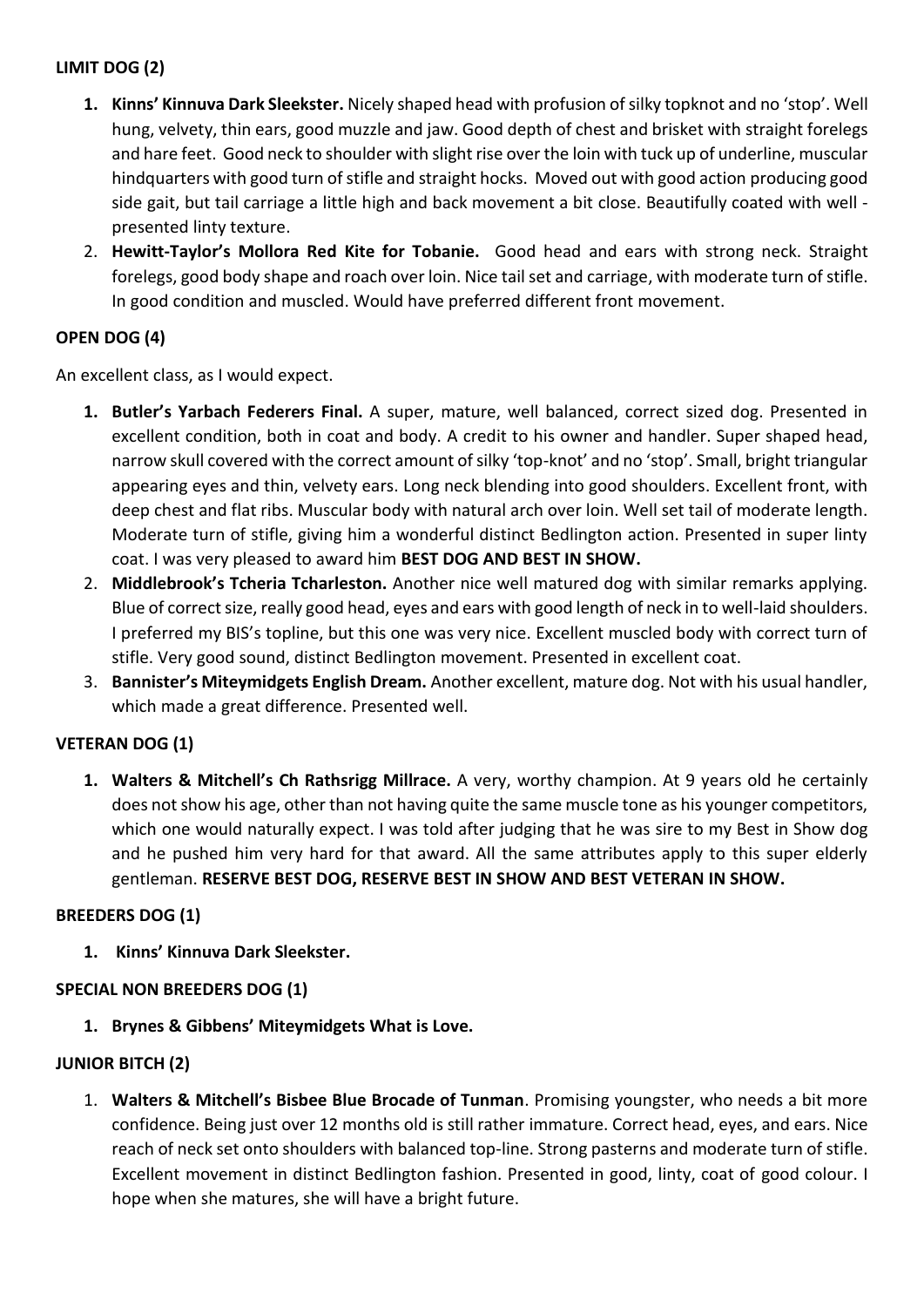#### **POST GRADUATE BITCH (1)**

1. **Smith's Vakurblue Ship of the Fens**. Nice, well bodied, blue bitch with good head shape, eyes and ears. Good length of neck, flat ribs and good topline, when stood correctly. On the day, she would not oblige her handler in moving straight and tended to move one sided, but I believe her movement may well have been fine. Extra presentation would have also improved her outline.

#### **LIMIT BITCH (9)**

An excellent entry of Bedlington Terriers. I have never judged so many in one class!

- **1. Tonner & Oxbury's Miteymidgets Nations Unite at Jukenblu ShCM.** Caught my eye as soon as she entered the ring and she did not disappoint. Super head, eyes and ears. Would have preferred a better body outline, to complete the picture. Presented in excellent coat and condition. One of the best movers of the day.
- **2. Walters & Mitchell's Aireview Limelight of Tunman.** Up to size, but still had a nice feminine expression. Good head, eyes and ears. Neck sloops gently into well placed shoulders with a good topline & rise. Moved soundly and well, but not as good as the winner. Correct coat colour and texture.
- **3. Middlebrook's Poppyblu Elara.**

### **OPEN BITCH (5)**

- **1. Bannister's Ch. Miteymidgets Going Global JW.** I judged her when she was quite young and fell in love with her then, placing her above other kennel mates. The next year she was made into a champion and won Best of Breed at Crufts. I was so pleased. She never disappoints and a very worthy champion. A blue bitch with a great colour, lovely head, small dark eyes and super thin ears. Good length of neck into good shoulders, nice topline with good carriage. Wonderful movement. A change of handler today, but still showed well enough for **BEST BITCH AND BEST OPPOSITE SEX IN SHOW.**
- 2. **Mrs & Dr Jones' Tcheria Tydfil of Pengerrig.** I have judged this bitch before. She is quite a different type to the first placed. However, she is a very good example of the breed. A nicely balanced bitch, that moves well in the distinct Bedlington way. Good head with narrow skull, profusion of silky 'topknot', small, bright deep set eyes and thin ears. Correct front, with flat ribs, natural roach over the loin and defined tuck-up. Good hindquarters and tail set. Correct, very distinctive coat. Well presented in good muscle tone.
- **3. Lawrie's Miteymidgets Endless Love.**

### **VETERAN BITCH (4)**

- **1. Bannister's Ch. Miteymidgets Hawkers Cove ShCM.** Another worthy champion and at 11 years old, a credit to her owner. Still an excellent mover to win the class. Her daughter beat her when I judged them several years ago, but she still has an excellent structure, up on pasterns and in tip-top condition. Still has a wonderful topline and movement especially drive out from the rear. In good coat, balanced outline when standing, ribs down to the elbows and a definite underline tuck up, hocks well let down and good tail carriage. A shame my Reserve Best in Show was a Veteran.
- 2. **Godden's Vakurblu Bacon Buttie.** Another lovely Veteran, but not so old. Good head with excellent small, bright, deep set triangular eyes and thin ears. Good length of neck and shoulders. Deep chest and flat ribs, producing a super outline. Moved well. Presented beautifully in wonderful condition both bodily and coat. A credit to her owner.
- **3. Hewitt-Taylor's Tobanie Earth Song.**